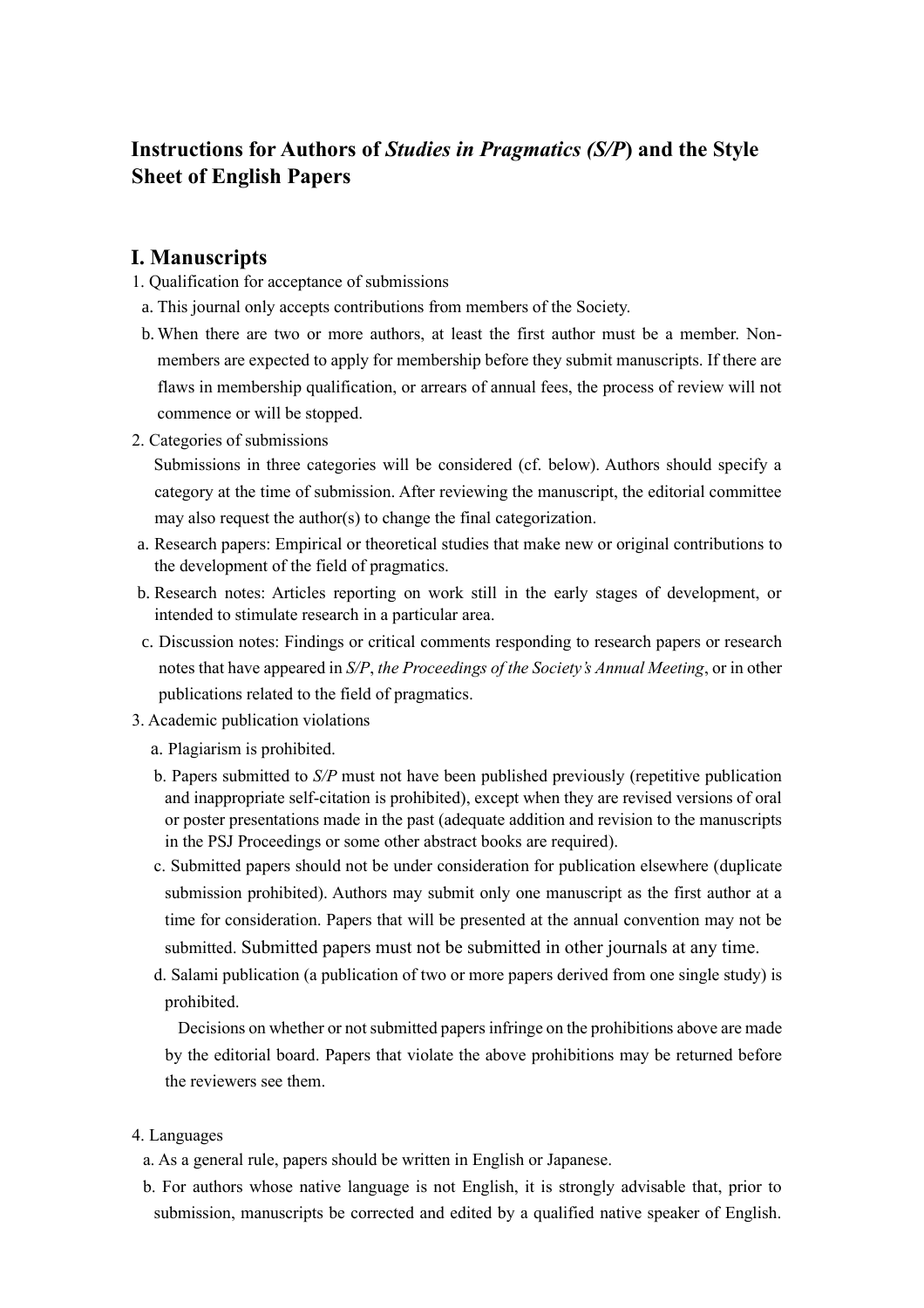Graduate students should consult with a supervisor beforehand regarding the appropriateness of their manuscript.

### 5. Deadline

- a. The deadline for submission is in April or May of the given year.
- b. Further details will be posted on the PSJ website.

6. Submissions

- a. On a separate coversheet, please indicate the title of the paper, author's name, e-mail address, affiliation and position, and postal address. Authors are requested to submit both manuscriptand coversheet files in both WORD and PDF format by electronic mail.
- b. Further details will be posted on the PSJ website.
- 7. Results

Submitted papers are reviewed, and authors will be notified of the results within approximately five months. Accepted papers may require revisions following reviewers' comments. Authors will follow the editorial committee's decision on whether papers are acceptable for the current issue.

### 8. Proofreading

- a. Authors are responsible for the first proofreading only.
- b. Corrections should be limited to typographical errors.
- 9. Copy of the Current Issue and Offprints

Authors will receive a copy of the current issue of S/P and may purchase offprints of their articles at their own expense.

## **II. General Format**

- 1. Paper size, volume and format
- a. All manuscripts should be submitted on A4 size paper.
- b. Leave margins of 2.5 cm (1 inch) on the right and left, and 3 cm at the top and bottom.
- c. Type in 12-point font, 32 lines per page.
- d. Manuscripts should not exceed the following lengths, including notes and references: Research papers, 20 pages; research notes, 10 pages; discussion notes, 5 pages.

If the result is 'acceptable after revision', the author may increase the volume of the paper by approximately 10% in order to make sufficient revisions.

### 2. Layout

a. The abstract should appear on the first page of the manuscript, after the title, author's name, and author's affiliation. The abstract itself should be preceded by two blank lines, and begin with the word 'Abstract' in the upper left corner.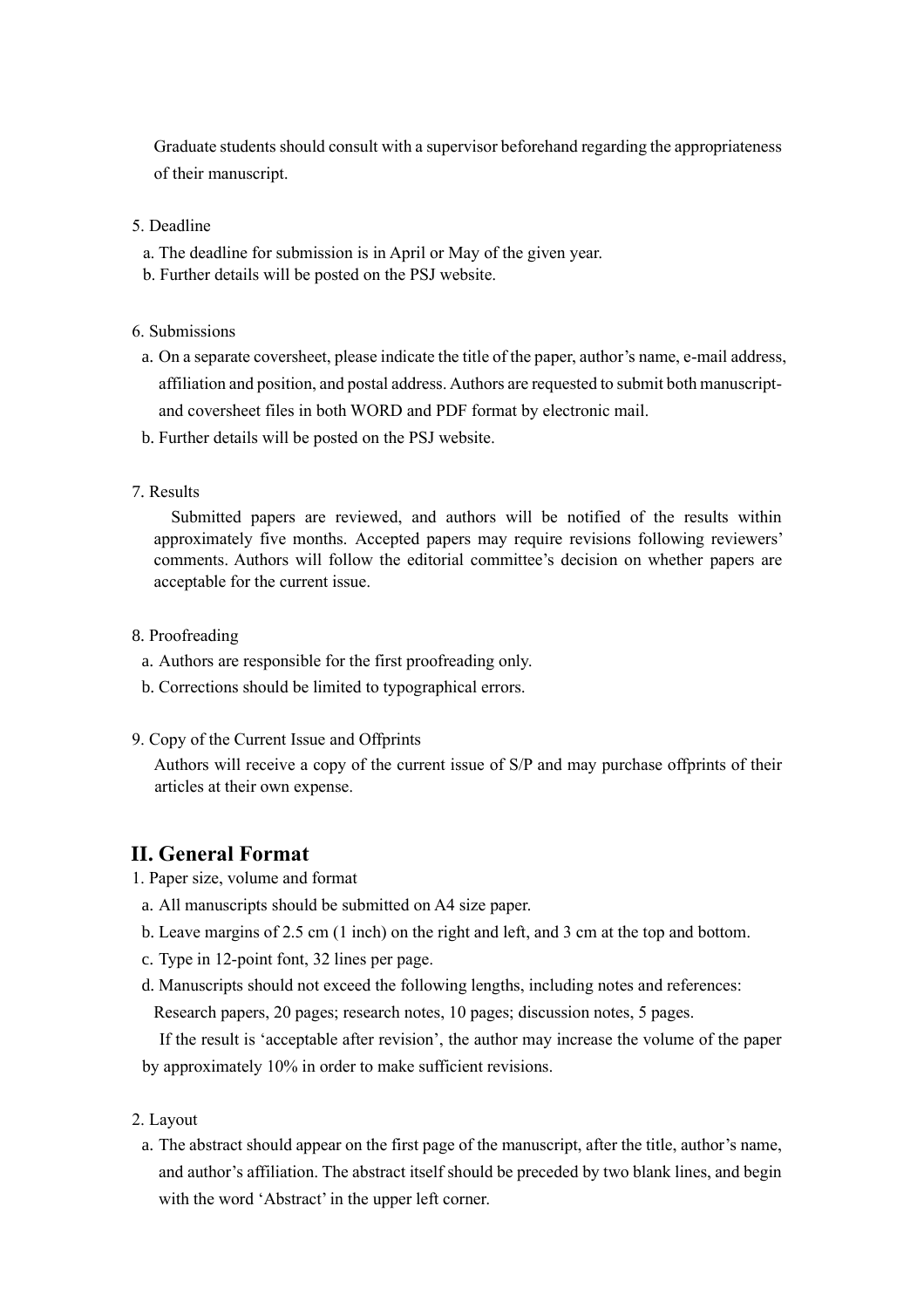- b. Abstracts of English papers may be written in Japanese or English, and should not be more than 8 lines in length (about 100 words in English).
- c. The abstract should be followed by two blank lines, followed by the body of text (no abstracts with discussion notes).
- d. A maximum of 5 keywords should be given below the abstract, preceded by 'Keywords' (no keywords with discussion notes).
- e. Each new section should be preceded by one blank line.
- f. Subsection numbers should be followed by a period (e.g. 1.1.)
- g. Introductions or prefatory remarks should be numbered from 1, not 0.
- h. Examples should be preceded and followed by one blank line.
- i. Authors should not include their name(s) or acknowledgement when submitting manuscripts.

#### 3. Footnotes

- a. Footnotes should appear at the end of the text, before the reference list.
- b. Notes should be indicated with Arabic numerals (1, 2, 3, 4) without parentheses.
- 4. References
- a. References should appear at the end of the paper.
- b. Cite only works quoted or referred to in the paper.
- c. Titles of books and articles originally written in Japanese should be transcribed in Roman letters and supplemented by English translations in brackets.
- d. The format for references (including the order of elements and punctuation) should be consistent with the following examples:
	- Grice, H. P. 1989. *Studies in the Way of Words*. Cambridge, Mass.: Harvard University Press.
	- Hopper, P. J. 1979. "Aspect and Foregrounding in Discourse." In T. Givon (ed.) *Syntax and Semantics 12: Discourse and Syntax*, 213-241. New York: Academic Press.
	- Horn, L. R. 1985. "Metalinguistic Negation and Pragmatic Ambiguity." *Language* 61(1), 121-174.
	- Koizumi, T. 1990. *Gengai no Gengogaku: Nihongogoyoron (Linguistics of Implied Meaning: Japanese Pragmatics)* Tokyo: Sanseido.
	- Watts, R. J. 2005. "Linguistic Politeness Research: *Quo vadis?*" In Watts, R.J., S. Ide and K. Ehlich (eds.) *Politeness in Language: Studies in Its History, Theory and Practice* (2nd edition), xixlvii. Berlin and New York: De Gruyter Mouton.
- e. Manuscripts must be written in such a manner that the authors cannot be identified. Books and articles by the same author(s) should be referenced in the style below at the end of the list, i.e. the author(s) should be cited only as 'Author(s)', along with the year of publication. Author(s). 2013.

Author(s). 2016.